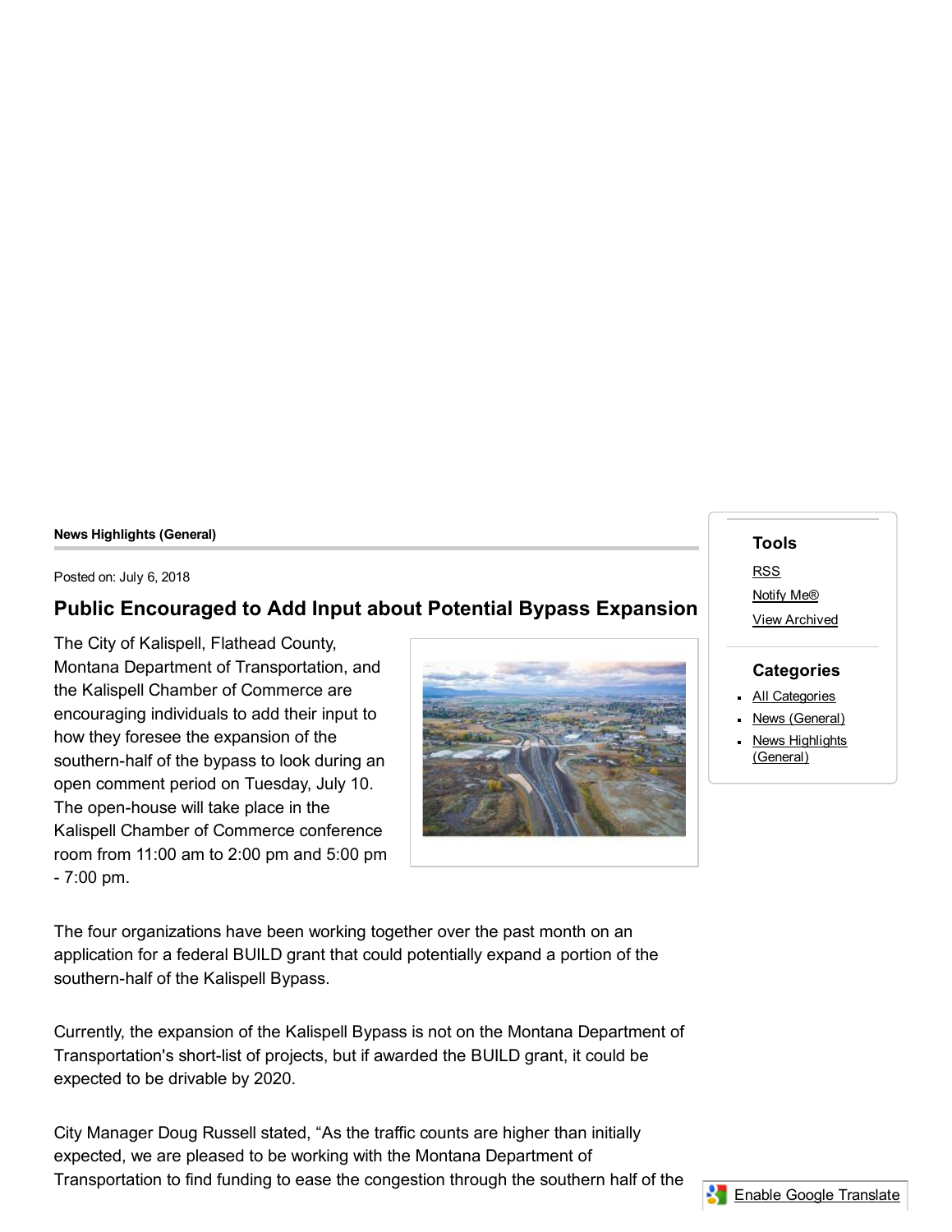Bypass."

If awarded the grant, the expansion would take place to the end of the sound-walls that are currently in place, removing roundabouts, expanding the surface area to four lanes, and adding new interchanges and overpasses to increase drivability and safety.

> Next ⇒ Glacier Rail Park [Infrastructure](http://www.kalispell.com/CivicAlerts.aspx?AID=63) Update

### Other News in News Highlights (General)

#### Glacier Rail Park [Infrastructure](http://www.kalispell.com/CivicAlerts.aspx?AID=63) Update

Posted on: July 5, 2018

#### Complete Street [Connection](http://www.kalispell.com/CivicAlerts.aspx?AID=62) Open House July 10

Posted on: July 5, 2018

#### Drive Sober or Get [Pulled](http://www.kalispell.com/CivicAlerts.aspx?AID=59) Over

Posted on: June 28, 2018





# Contact Us

Physical Address 201 1st Ave East Kalispell, MT 59901

Mailing Address P.O. Box 1997 Kalispell, MT 59903

[Email](http://www.kalispell.com/directory)

## [Helpful](http://www.kalispell.com/QuickLinks.aspx?CID=13,22,) Links

| Kalispell Chamber of Commerce Convention & Visitor           | Home                     |
|--------------------------------------------------------------|--------------------------|
| <u>Bureau</u>                                                | Site Map                 |
| <b>Kalispell Downtown Association</b>                        | Contact Us               |
| Flathead County (includes Animal Shelter & Senior<br>Center) | <b>Accessibility</b>     |
| State of Montana                                             | <b>Privacy</b>           |
|                                                              | <b>Copyright Notices</b> |
| Core & Rail Redevelopment Project                            |                          |
| imagineif Libraries                                          |                          |



[Using](http://www.kalispell.com/QuickLinks.aspx?CID=40,) This Site